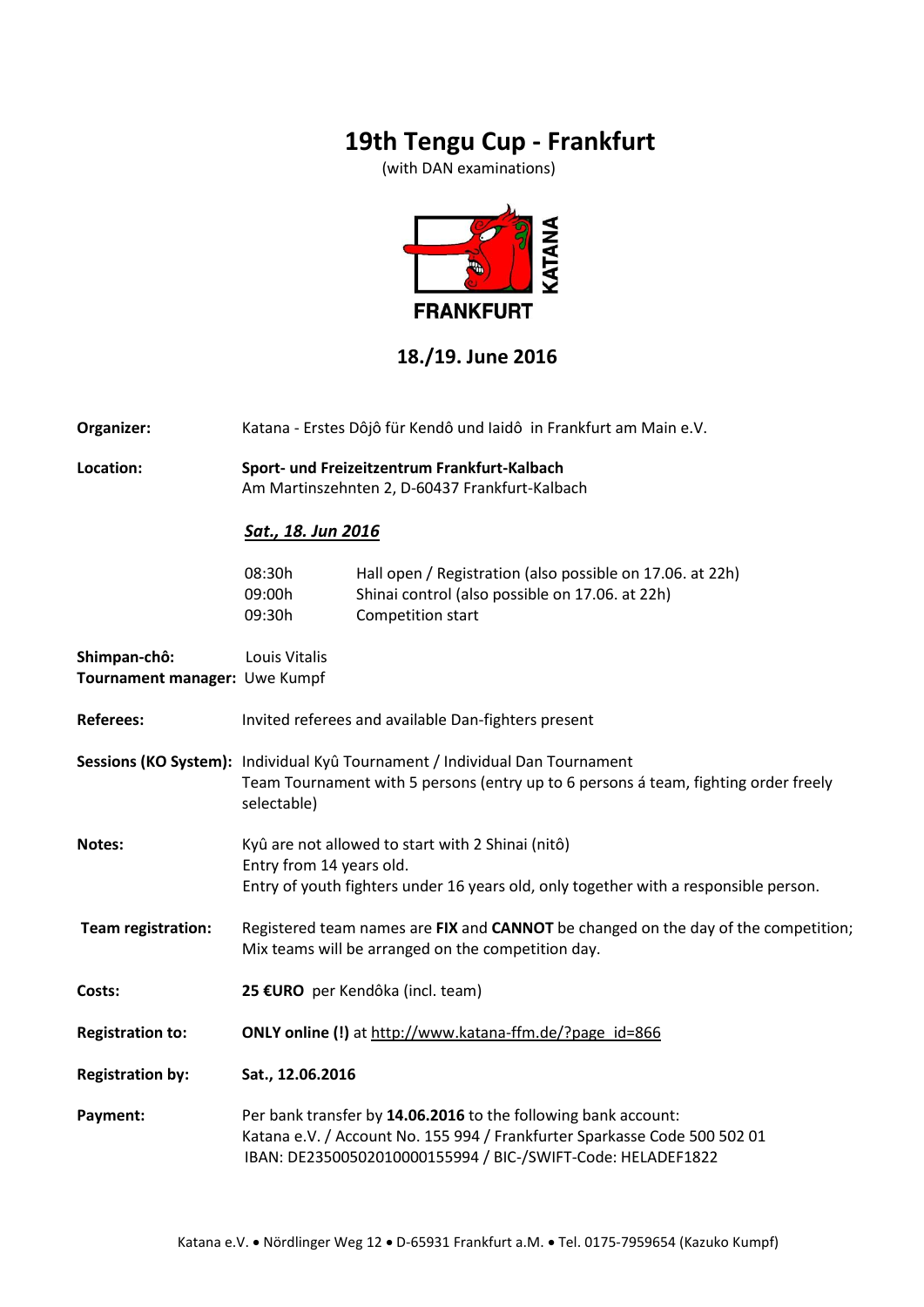# **19th Tengu Cup - Frankfurt**

(with DAN examinations)



#### **18./19. June 2016**

| <b>Barbeque:</b>      | There will be a barbeque dinner for all participants.<br>Please register for the dinner in advance.                                                                                                |                                                                                                                                                                                            |  |  |
|-----------------------|----------------------------------------------------------------------------------------------------------------------------------------------------------------------------------------------------|--------------------------------------------------------------------------------------------------------------------------------------------------------------------------------------------|--|--|
| <b>Costs for BBQ:</b> | 15 €URO – for food and drink, cash payment at location                                                                                                                                             |                                                                                                                                                                                            |  |  |
| <b>Accommodation:</b> | Friday night at 22.00h in the tournament hall with own sleeping bag and camping mat (no<br>mats available in the hall) - without breakfast.<br>Please register for the over stay in advance. Free. |                                                                                                                                                                                            |  |  |
|                       | Saturday night in the tournament hall with own sleeping bag and camping mat (no mats<br>available in the hall) - with breakfast.<br>Please register for the over stay in advance.                  |                                                                                                                                                                                            |  |  |
| Accom. costs:         | Payment at location.                                                                                                                                                                               | 10 €URO for Saturday night incl. Breakfast.                                                                                                                                                |  |  |
|                       | <b>Sun., 19. Jun , 2016</b>                                                                                                                                                                        |                                                                                                                                                                                            |  |  |
|                       | 08:00h                                                                                                                                                                                             | Kyû examinations / upon German examination rules<br>Organizer:<br>Hessischer Kendoverband e.V.                                                                                             |  |  |
|                       |                                                                                                                                                                                                    | Information and registration (until 15.06.2016) at<br>http://www.hkenv.de/?event=kyu-pruefung-des-hkenv-am-19-06-2016-zum-tengu-cup                                                        |  |  |
|                       | 10:00-11:30h                                                                                                                                                                                       | Ji-Geiko                                                                                                                                                                                   |  |  |
|                       | 13:00h                                                                                                                                                                                             | Dan examinations up to 5.Dan<br>Organizer:<br>Hessischer Kendoverband e.V.<br>Information and registration (until 04.06.2016) at<br>http://www.hkenv.de/?event=dan-pruefung-tengu-cup-2016 |  |  |

The organizer assumes no liability of any kind.

Each participant agrees to be photographed and/or filmed and gives full and complete permission for the use of his image / video in all kind of media including internet.